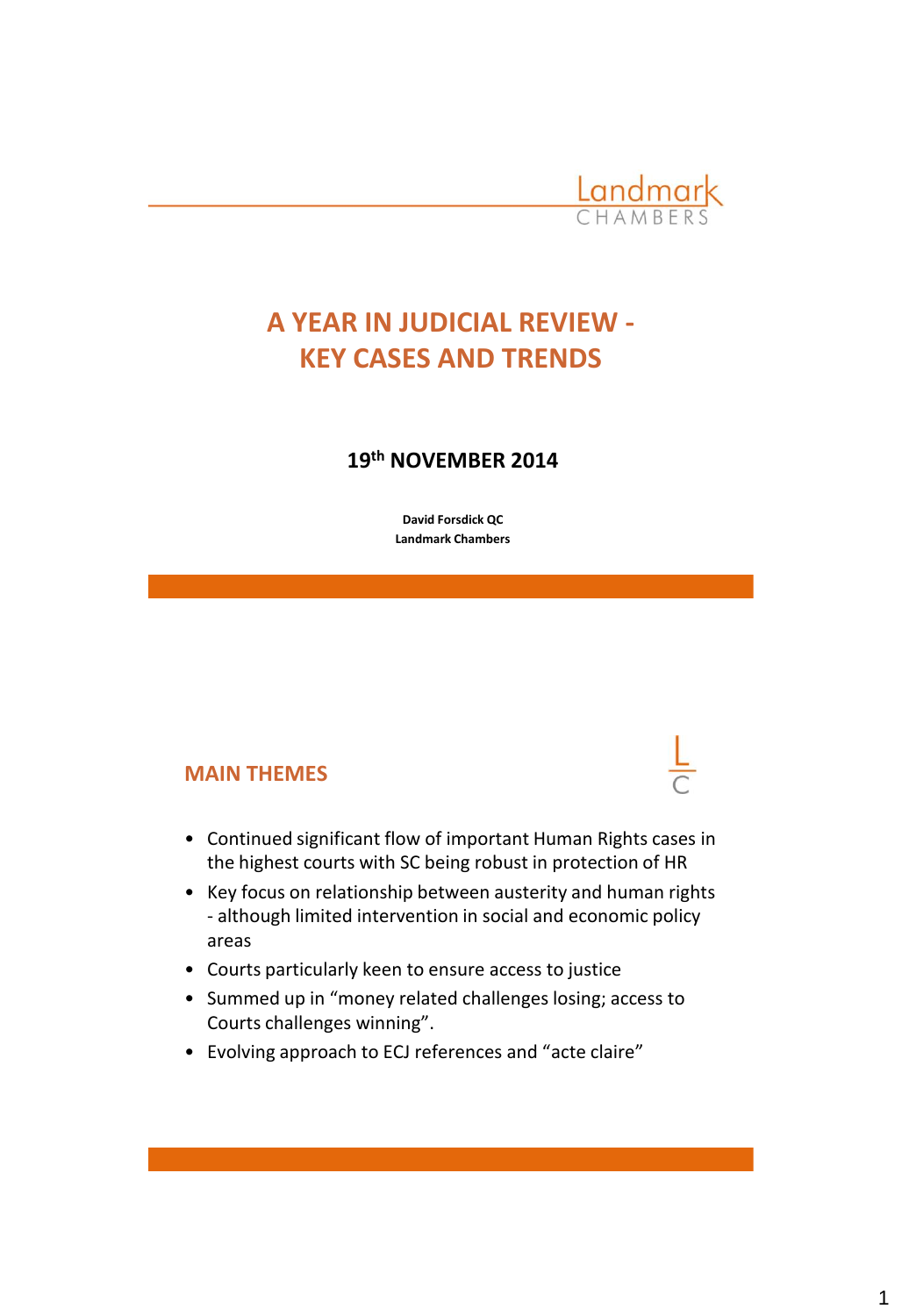### **Section 1: General Judicial Review Principles**



- In addition to those main trends there has been continued evolution of key general judicial review principles including:
	- Consultation
	- The Standard of Review continued diminishing role of *Wednesbury?*
	- Use of Common Law rather than HRA as first port of call
	- Legal Certainty
	- Procedural Fairness

*As we are going through note: (1) emphasis on common law and answer the same as under HRA; (2) irrationality and proportionality starting to be elided.*

### **Consultation - R(Moseley) v. Haringey 29/10/14**

- The Facts: CTB replacement with CTRS. 10 % reduction in government grant.
- A statutory obligation to consult those who LA thinks affected
- The premise of the Consultation:
	- The shortfall will be £5m. "This means that the introduction of a local CTRS will directly affect" the assistance provided to all CTB recipients except pensioners.
	- The Options addressed how to spread the pain *but only amongst CTB recipients. Fundamentally no consultation on options for saving the shortfall elsewhere in the budget*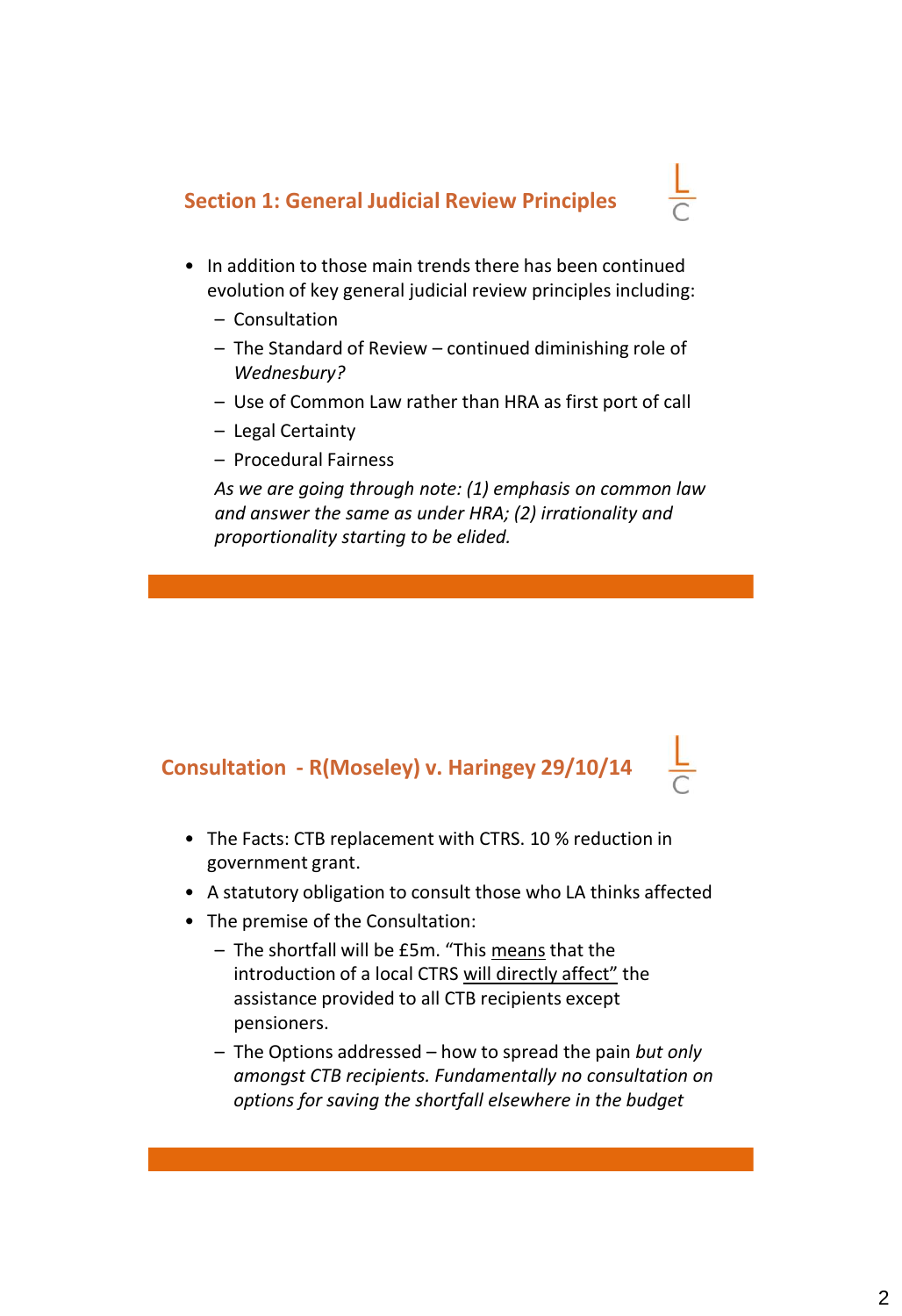### **Consultation – Moseley (2)**



- Lord Wilson (& Kerr/Hale/Clarke) focus on "fairness"
	- Endorsed the Sedley Criteria as a "prescription for fairness"
	- Degree of specificity in consultation may be affected by the identity of those consulted – with a greater level of specificity for individuals and especially the economically disadvantaged;
	- Demands of fairness higher when considering removing an existing benefit or advantage
	- Unless statute otherwise dictates, Consultation must include "arguable yet discarded alternative options" – endorsing *Medway* and *Montepelier* and even where statute requires consultation on preferred option only there needs to be a passing reference to rejected options: *Gateshead ; Royal Brompton*
	- It is necessary to examine the con doc to see if it is "reasonably obvious" what the other options were; and why they were rejected
	- *Very short and helpful exposition of principles underpinning a mass of historic case law*

### **Consultation - Moseley 3**

- Lord Reed took a different tack (Hale/Clarke agreed but felt there was little meaningful difference and they could "safely agree with both")
- Focussed on the statutory scheme not fairness given this was a case where statute mandated consultation.
- Huge variety of statutory obligations to consult depending on the subject matter, the context, the purpose of consultation and the range of people to be consulted. The ambit of the duty depended on the statutory context and purpose: SC36.
- Here the purpose was to ensure public involvement in local government decision making.
- And to achieve that objective it must fulfil certain minimum criteria.
- With the same result albeit by a different route.

**Thus where statutory duty to consult, focus on the requirements of that scheme in their context; where non-statutory focus on what fairness requires.**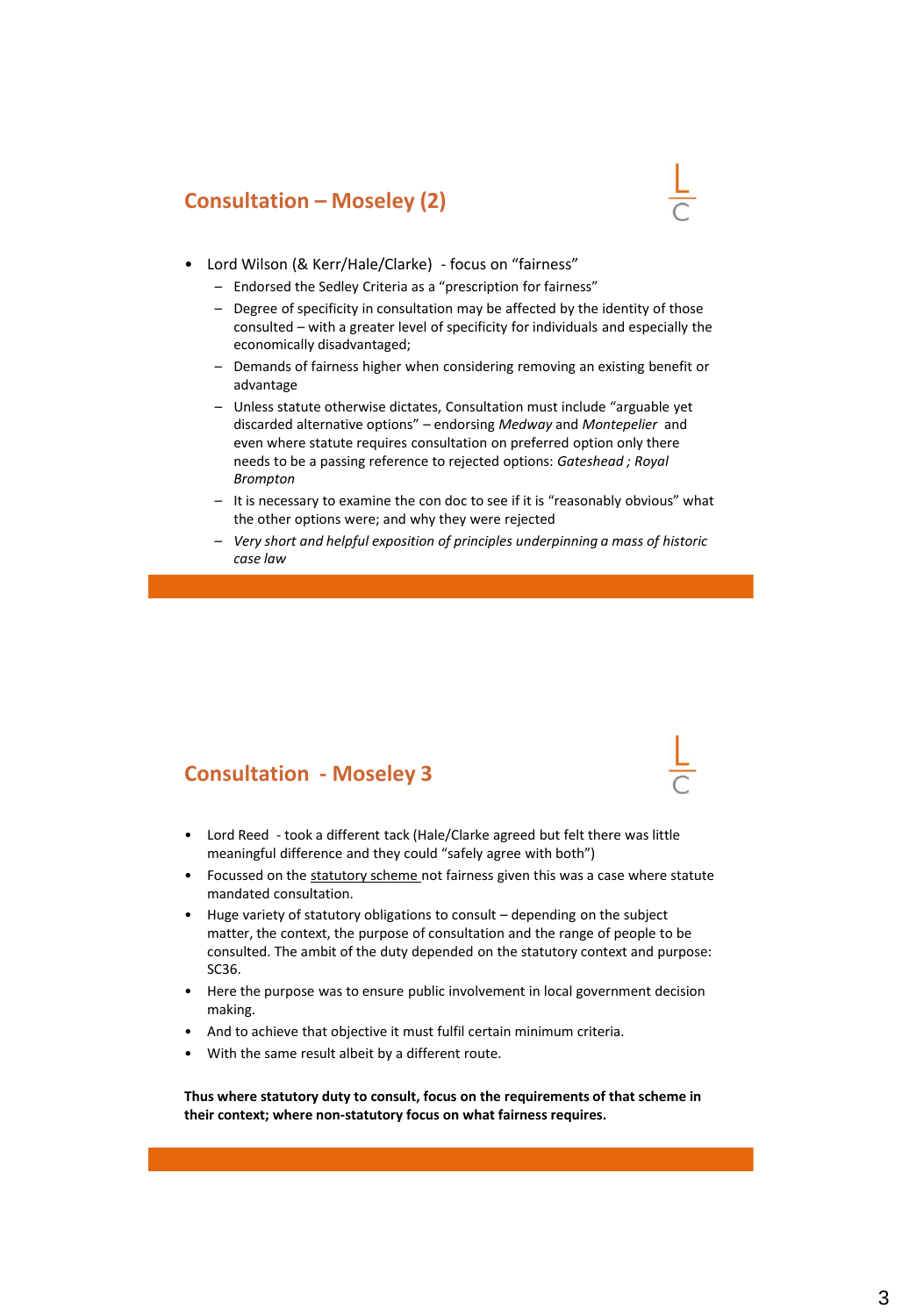### *Standard of Review – Wednesbury* **under continued attack?**



#### **Background:**

The Core Principle – no merits review/ *Wednesbury –* no case yet displaces that under common law and regularly applied (Evans v. SSCLG [2013] EWCA) but:

- that is not approach adopted in ECJ or under HRA (proportionality)

- further, under common law, not the approach on certain issues:

- interpretation of policy - no longer a *Wednesbury* test (Tesco v. Dundee): ultimately, interpretation is for the Courts

- errors of fact - *ex parte E –*ultimately correctness of primary facts can be for the Courts;

- what fairness requires is for the Court not the decision maker – *Gillies v. SSWP (2006) and Osborn v. Parole Board* [2014]

- differing intensity of review on issues of judgment depending on subject matter – right back to *Bugdaycay* (1987), *R(MOD) v. Smith (1996)* and *Lord Phillips in* Q (2004)

### **Intensity of Review – Proportionality and Anxious Scrutiny**

- Rigorous academic debate as to where the lines should be drawn with suggestions that approach to standard of review should depend on the subject matter and the competence of the Courts to test the reasoning and logic of the decision maker. On polycentric matters of finance/policy or national security, SoS democratically accountable, politician and civil servants in a better position to make judgements than Court: on other matters, SoS may have not special institutional competence greater than the Courts. Irrationality is a coarse instrument which does not reflect this nuanced approach.
- Not yet played out in *Wednesbury* (rationality) cases but playing out in the proportionality field in three recent SC cases (and hints that expanding into domestic *Wednesbury* territory).
	- Kennedy v. Charity Commission [2014] 2 WLR 808
	- Bank Mellat [2014] AC 700
	- R(Lord Carlisle) v. SSHD [2014] UKSC 60 (12th November 2014)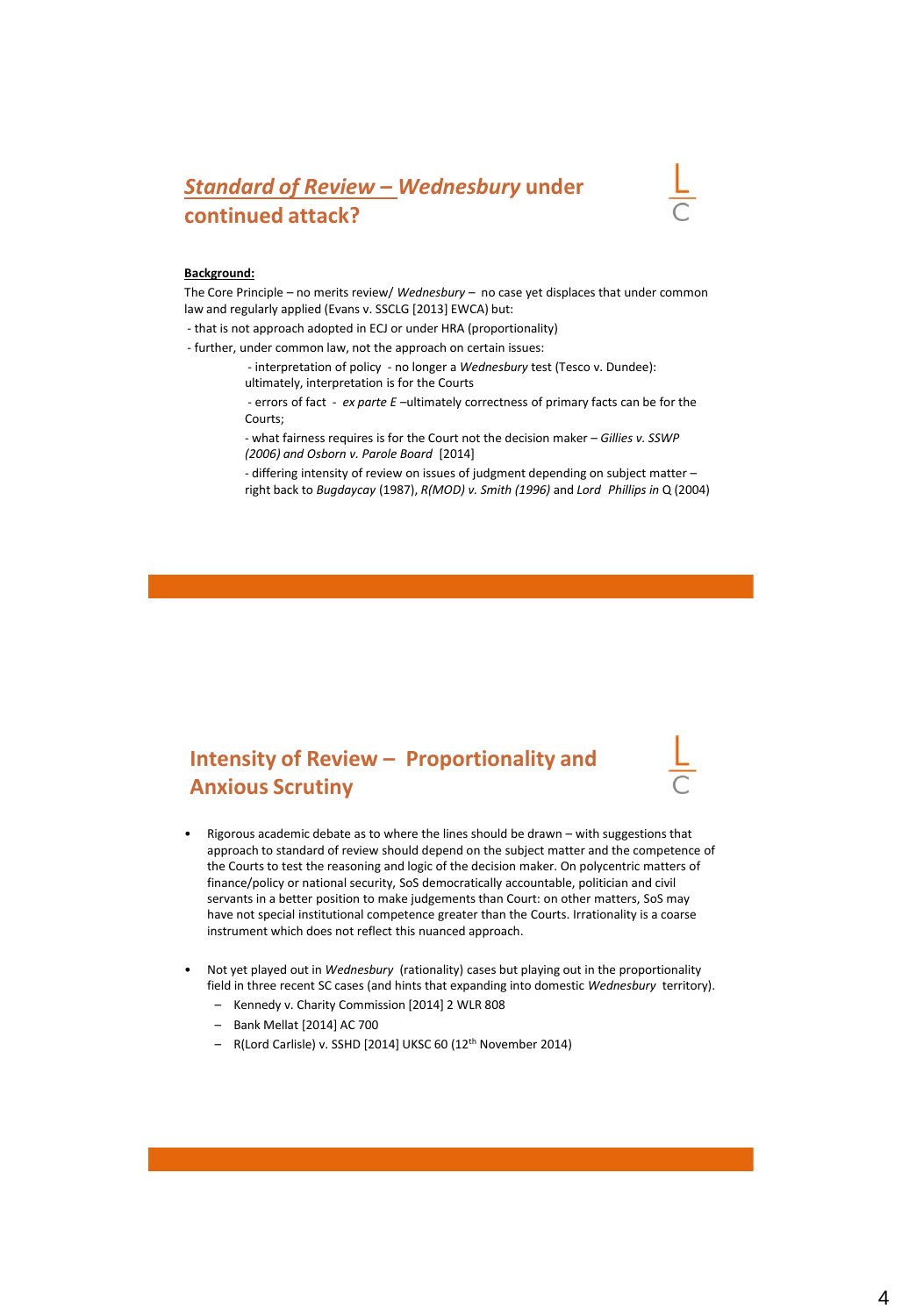### **Standard of Review (Case 1) - Kennedy v. Charity Commission March 2014**

Important case on the extent of the "**open justice principle**". But also debates intensity of review.

Facts:

Charity Commission inquiry into a charity. Journalist sought access to the underlying material under FOIA. CC refused relying on FOIA statutory prohibition on disclosure.

That prohibition could not be read down under HRA based on Art 10 to the opposite effect of what Parliament evidently intended.

However, that was not an absolute prohibition and there may be other statutory or common law rules which would allow disclosure of the material including the "open justice principle"

SC focussed on the purposes of the Charities Act 1993 – there found a power to disclose applying the "open justice principle" and the transparency purposes of the CC.

And in that context comments were made, obiter, as to the scope of review of any refusal to disclose.

### **Standard of Review Kennedy v. Charity Commission (2)**



• In essence, the statutory scheme obligations on CC were comparable with any which might arise under art 10. The real issue would be whether the public interest in disclosure is outweighed by the private or public interests in not disclosing (analogous to those in art 10(2)). On that issue:

> *"The Courts will adopt a high standard of review to any decision not to disclose information where there is a genuine public interest in the information, requested for important journalistic purposes…."*

- Using the common law (and not the HRA), a **common law** presumption in openness (*Lord Mance* @46).
- Per Lord Toulson "the question in any case is whether there is a good reason for not allowing public access" [129]
- In practical terms, **no difference between common law approach and that of HRA** (51)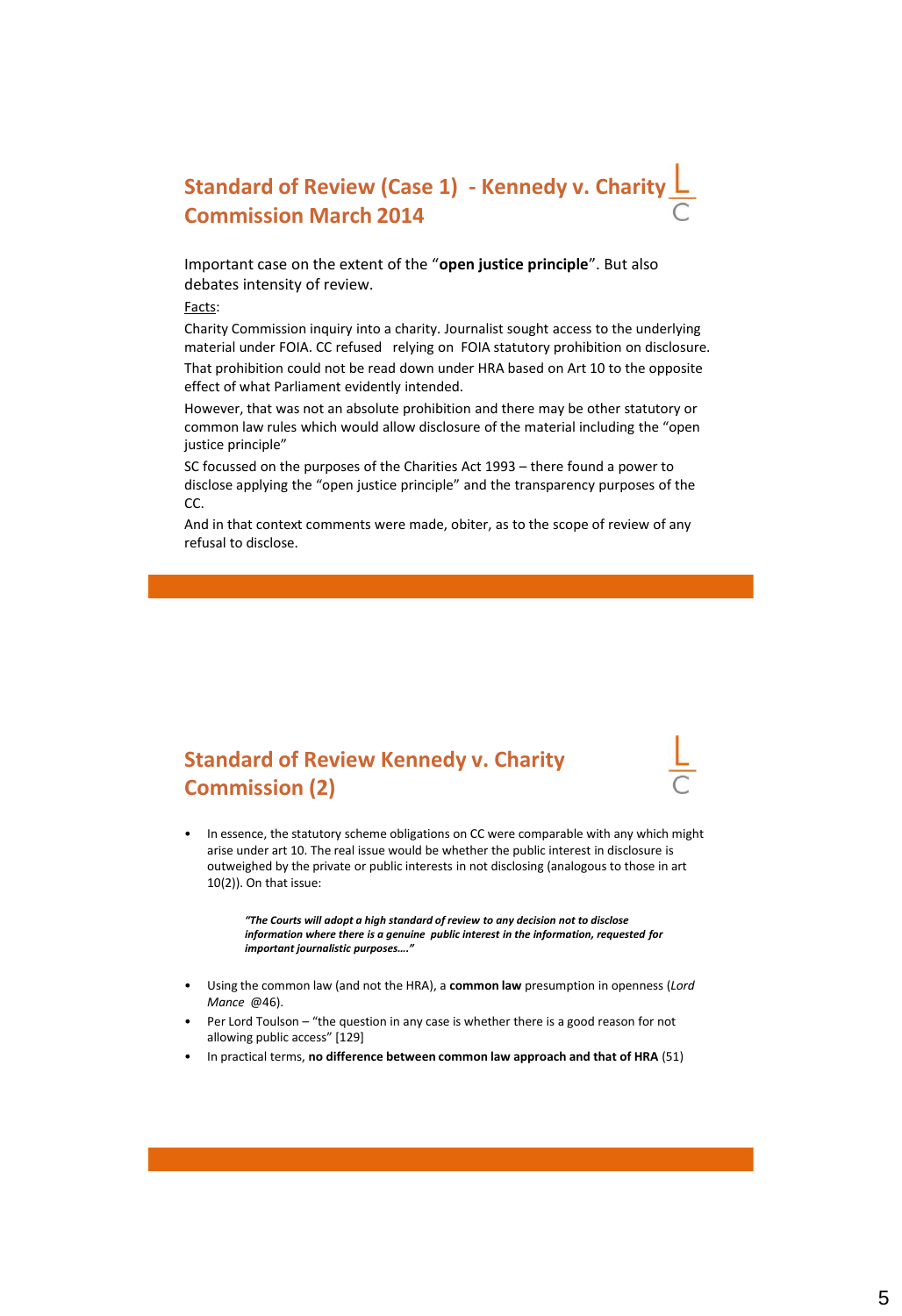### **Standard of Review - Kennedy (3)**



On intensity of review (**paragraphs which will no doubt be relied on widely and which starkly demonstrate the Wednesbury test will be unrecognisable in certain contexts**)

"the right approach is now surely to recognise… that it is inappropriate to treat all cases of judicial review together under a general but vague principle of reasonableness, and preferable to look for the underlying tenet or principle which indicates the basis on which the court should approach any administrative law challenge *in a particular situation". Among the categories of situation identified in de Smith are those where a common law right or constitutional principle is in issue. [56]*

*"The normal standard applied by a Court reviewing a decision of a statutory body is whether it was unreasonable in the Wednesbury sense…. But we are not here concerned with a decision as to the outcome of the inquiry. We are concerned with its transparency. If there is a challenge to the High Court against a refusal of disclosure by a lower court or tribunal, the High Court would decide for itself the question whether the open justice principle required disclosure… but the Court should give due weight to the decision and, more particularly, the reasons given by the public authority. The reason for the High Court deciding itself whether the open justice principle requires disclosure of the relevant information is linked to the reason for the principle. It is in the interests of public confidence that the higher court should exercise its own judgment in the matter and that information which it considers ought to be disclosed is disclosed" [132]*

### **Standard of Review – Bank Mellat**

**Facts:** *Proportionality challenge to decision of UK to effectively freeze all activities of Iranian Bank in UK as a means of frustrating the Iranian nuclear programme. The issue was whether action by the UK "bore some rational and proportionate relationship to the statutory purpose of hindering" [Lord Sumption [19]] the nuclear programme.* 

#### *Held*

*General Purpose lawful although no rational reason for action just against this bank. Large margin of judgment given national security. Precautionary approach to nuclear proliferation clearly lawful. Whether a measure serves the purpose of restricting nuclear proliferation "depends on an experienced judgement of the international implications of a wide range of information some of which may be secret. This is preeminently a matter for the executive" [21]*

*"[Decisions] may be based on an evaluation of complex facts, or consisderations (for example, of economic or social policy, or national security) which are contestable and may be controversial. In such situations the Court has to allow room for the exercise of judgment for [those] who bear democratic responsibility for these decisions. The making of government and legislative policy cannot be turned into a judicial process".* Nothing particularly new or surprising there – recitation of well established principles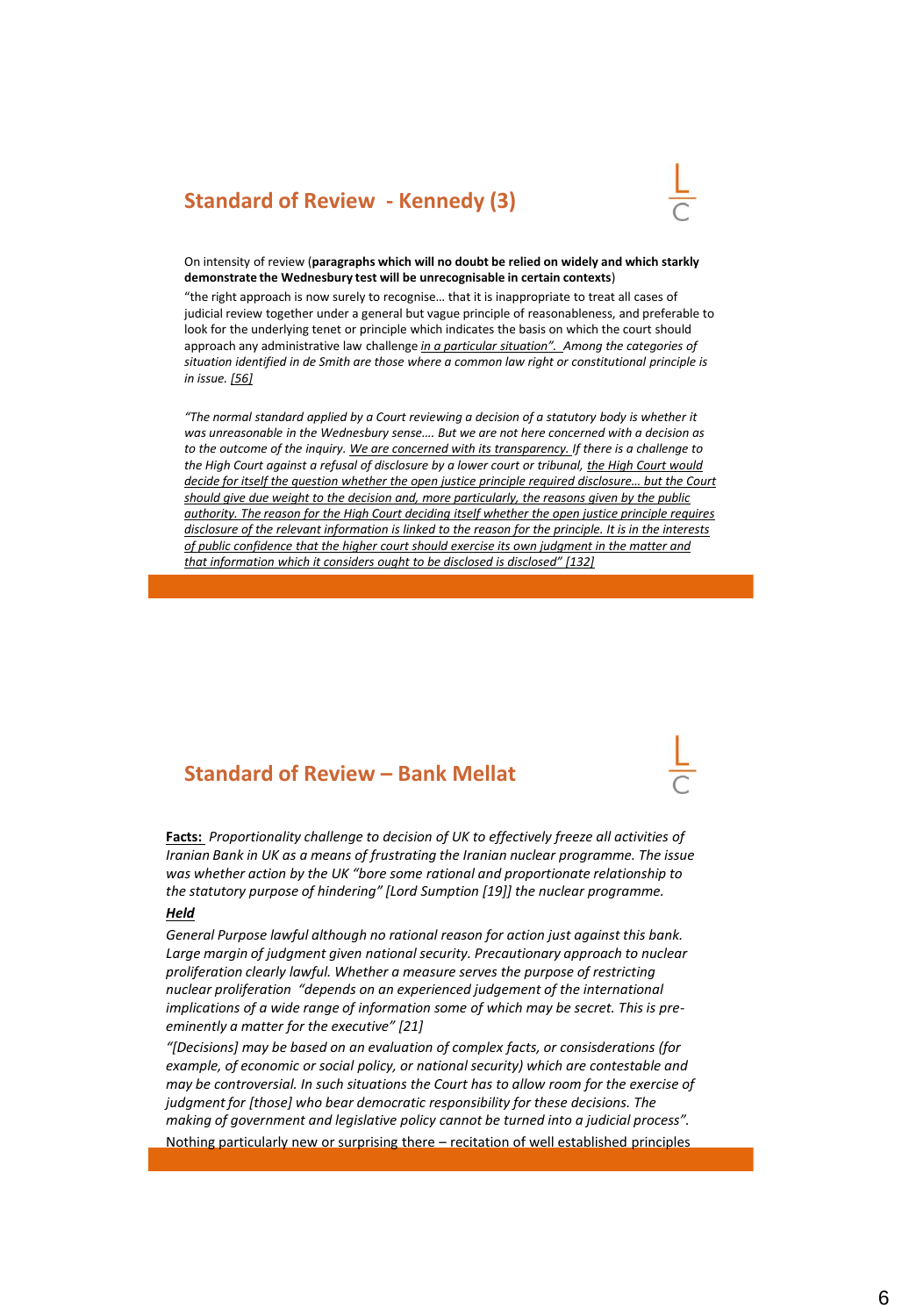### **Standard of Review - Evidential value of judgments R(Lord Carlisle) v. SSHD 12/11/14**

Fact: Members of HoL wished to invite a speaker from the Iranian opposition to speak to Parliament. She was the subject of a direction which the SSHD refused to lift preventing her entry to the UK because of her organisations terrorist history and because of the impacts on relations with Iran.

#### **In testing proportionality**: (per Lord Sumption)

*"…the assignment of weight to the decision maker's judgment has nothing to do with deference in the ordinary sense of the term. It has two distinct sources. The first is the constitutional principle of the separation of powers. The second is no more than a pragmatic view about the evidential value of certain judgements of the executive whose force will vary according to the subject matter." [22]* 

*"It is important neither to blur nor to exaggerate the area of responsibility entrusted to the executive" [23].* There are issues "which at no point lie within the *exclusive* province of the executive".

Lord Sumption focussed on the situation where the question is not the constitutional role of the Court – but "what evidential weight to be placed on the executive's judgment…" [32].

*"… in determining what weight to give to the evidence the court is entitled attached special weight to the judgments and assessment of a primary decision maker with special institutional competence." [34]* Otherwise the weight to be attached to judgements (in a proportionality context) will be context specific:

"The executive's assessment of the implications of facts is not conclusive, but may be entitled to great weight depending on the nature of the decision and expertise and sources of information of the decision maker." [32]. Reading between the lines and extrapolating from proportionality to rationality, as Lord Sumption did in his recent ALBA talk, the direction of travel appears to be a further move away from pure "Wednesbury".

### **Legal Certainty and secondary legislation – – Reilly and Wilson v. SSWP - "knowing where you stand"**

**Context:** Increasing tendency for legislation to give very wide regulation power to SoS re: social security schemes

#### **Facts:**

S.17A JSA 1995 – regulations making power to impose obligations on jobseekers to participate in a scheme of any "prescribed description".

Regulations repeated statutory formulation without more – no definition of "the scheme". The scheme was to be provided "pursuant to arrangements made by SoS". Individuals required to participate in sub-schemes and *to do whatever was required of them*. No detailed information given.

So could receive a notice requiring you to turn up for unspecified work without any "scheme" and without any consultation with you on pain of loss of benefits.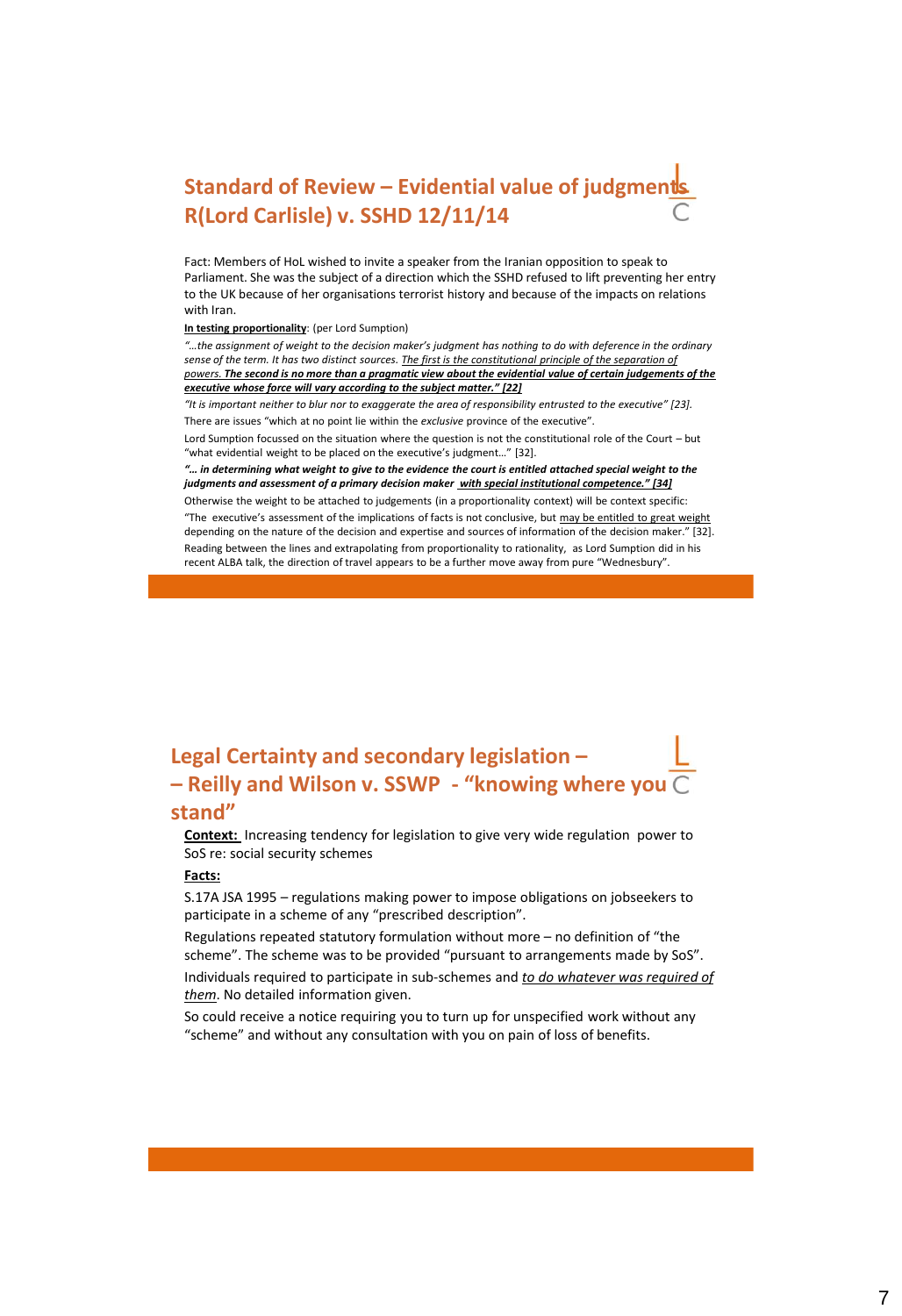### **Legal Certainty - Reilly**



### **Held**

- 1. No more important duty of Courts than to ensure SoS complies with will of Parliament in setting secondary legislation
- 2. Where primary legislation required "prescribed" scheme, a scheme had to be set out in regulations – not just a recitation of the empowering enactment; there was therefore no scheme and regulations were u/v
- 3. Courts had to be realistic about the standards to be achieved by the Government
- 3. The notice "do whatever you are told" was invalid **recipient did not know where he stood** - [55].

4. Common fairness required that the Claimant had some information about the relevant schemes in advance so that s/he could make representations about whether they should be placed on schemes and which placement was most appropriate for them [66].

### **Procedural Fairness – Osborn v Parole Board**

#### **Facts**

Case 1: Prisoner released on licence after half of a 6 year sentence. Recalled for breach of conditions. PB declined to order re-release. PB declined an oral hearing because factual issues were not likely to be central to decision to recall. Claim for JR based on art 5(4) – allegation that HRA required such a hearing.

Cases 2 and 3: life prisoner - tariff expired. Single member of PB refused release on the papers. Could pursue appeal and oral hearing if "significant and compelling reasons". Request for oral hearing declined – no chance of release and live evidence not required to assess risk.

Held:

- **1. Case should have been brought under common law – protection of HR was not a discrete area of law but permeated common law. The starting point was the substantive and procedural rules of domestic law – repeat of focus on common law being the first port of call;**
- 2. Common law standards of fairness required a hearing whenever "fairness to the prisoner required it in the light of the facts of the case and the importance of the issues at stake".
- 3. That approach fulfilled the section 6 duty to comply with art 5.4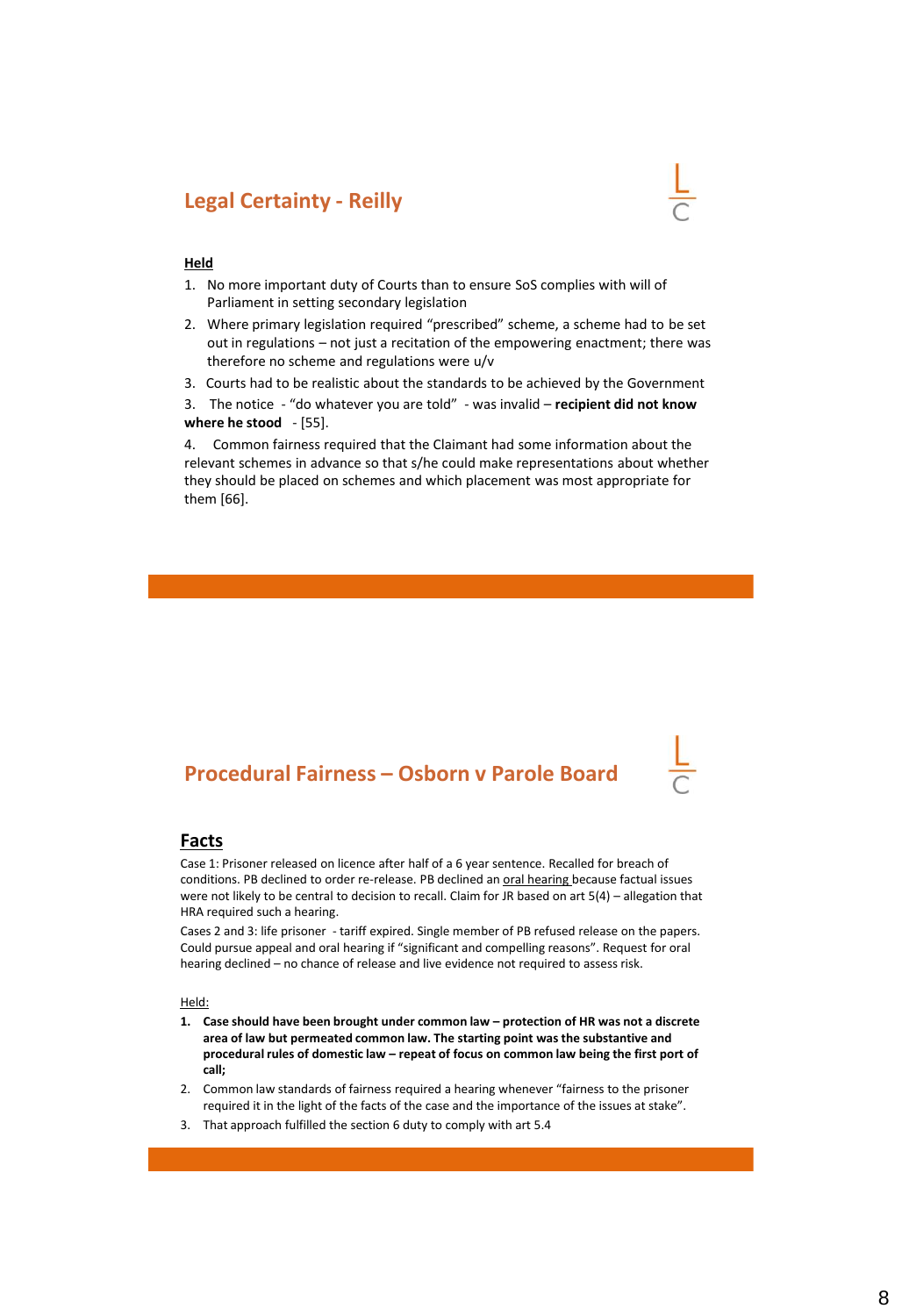### **Procedural Fairness (2)**

Held cont…

Impossible to define exhaustively when fairness required an oral hearing but would include

- 1. Where important facts were in dispute or significant explanation and mitigations were advanced where oral evidence was needed in order to consider credibility
- 2. The PB could not otherwise make an independent assessment of risk;
- 3. Oral presentation was necessary to put the case effectively [2]

Purpose of oral hearing was not just to assist PB but also to reflect prisoner's legitimate interest in being able to actively participate in a decision with important implications for him

It was for the Court to determine whether the procedure was fair – it was not to review the reasonableness of the PB's decision.

### **Procedural Fairness – Bank Mellat again**

**Further Issue**: whether the draconian action should have been preceded by advance notice and opportunity to make representations.

**Held:** 

- 1. Common law duty to give advance notice and an opportunity to make representations to an individual against whom draconian statutory powers were proposed to be exercised, depends on the particular circumstances (subject to what the statutory scheme says).
- 2. Unless the statute expressly or impliedly excluded the common law duty, or consultation was impracticable or would defeat the object, fairness required that the individual concerned be given advance notice and an opportunity to make representations.

And see common fairness references in Reilly (above).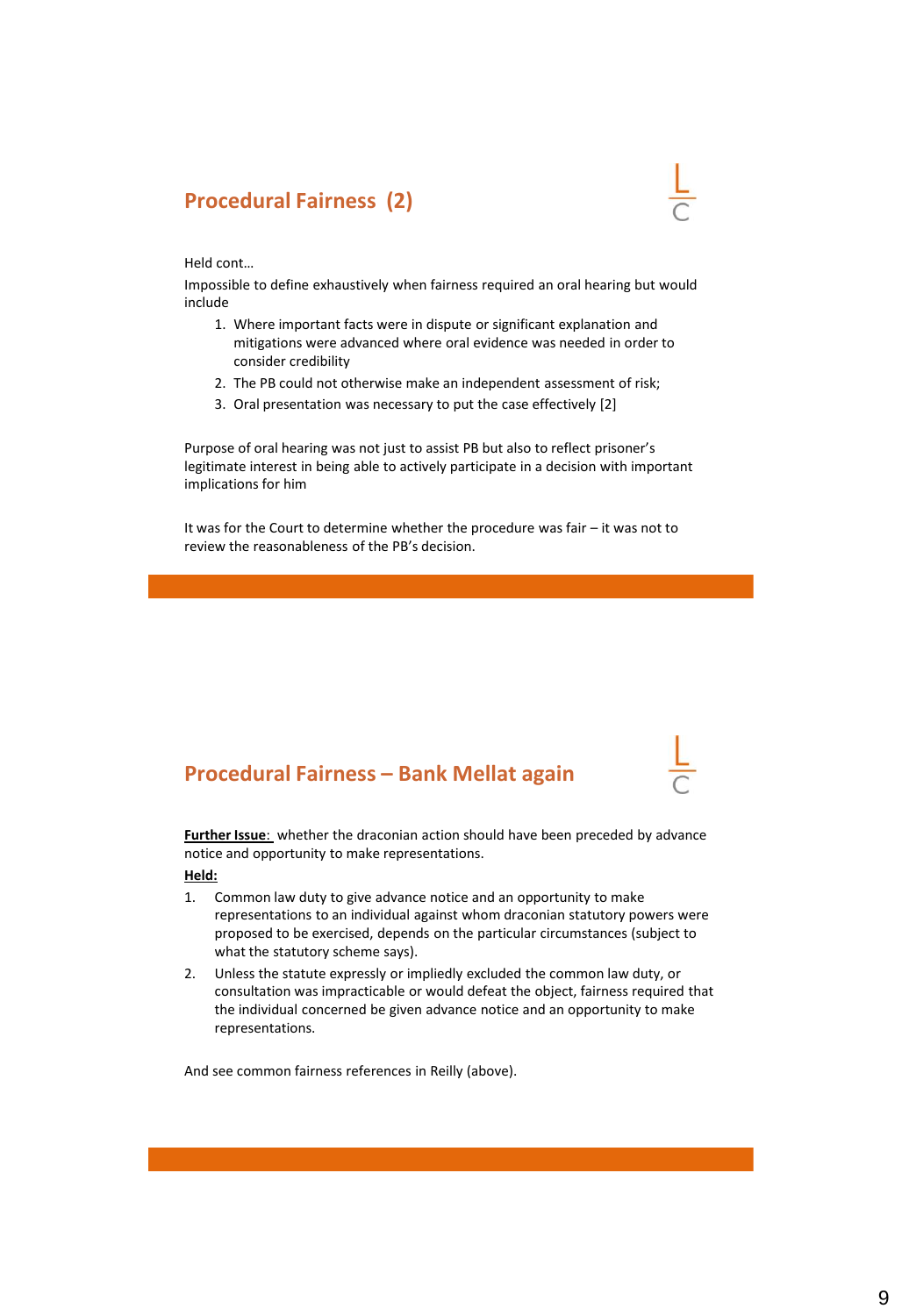### **Common Law as first port of call**



Headline: Recent SC cases have emphasised that the common law can often be the first and only port of call because it achieves the same and has the same underlying principles as Convention. Leave you to summise why that might be?

#### Osborn v. PB: Lord Reed [54] ff

*"the values underlying both the Convention and our own constitution require that convention rights should be protected primarily by a detailed body of domestic law" [56] "The importance of the HRA is unquestionable. It does not however supercede the protection of human rights under the common law or statute or create a discrete body of law…."[57] - see leading HR cases -* A v. SSHD (evidence from torture) *Guardian (closed evidence) - decided under common law not HRA.*

Kennedy v. Charity Commission - Lord Mance – convention rights may be expected generally if not always to be reflected in common law. [46]. Common law may go further than Convention; starting point must be common law. Answer to the case could be found in common law - not Art 10. No difference in answer under art 10 or common law.

### **SECTION 2: HUMAN RIGHTS CASE LAW**

Quick trot through the headlines which will be dealt with in more detail in the break out session this pm.

The headline - significant number of major cases with the SC being robust in protection of HR.

#### *Assisted Suicide –* Nicklinson (NL this afternoon)

- *- states had wide margin of appreciation on whether assisted suicide should be legal;*
- *-* (majority) the prohibition was within the margin of appreciation protecting *vulnerable people (minority) could not be so satisfied on the evidence*

*- (Maj) Court had power to declare legislation incompatible even if within margin of appreciation with HRA and would not shirk from that responsibility if incompatible; (minority ) matter for Parliament* 

*- not incompatible*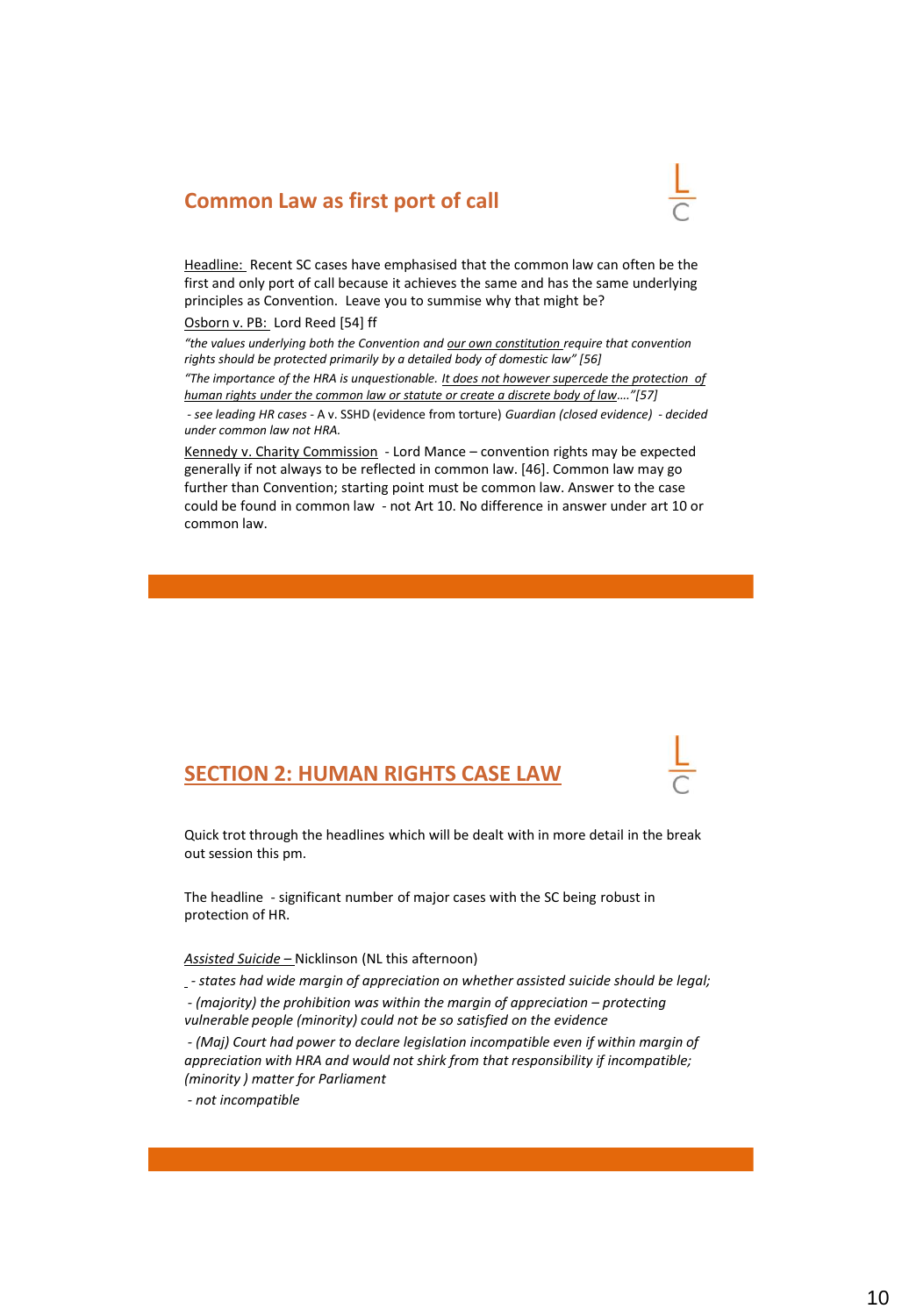### **Cheshire West v. P – deprivation of liberty/safeguards for mentally ill**



Lady Hale - Very strong comments on HR applying to everyone [45]/[47]

Fact ECHR had not decided the issue was not important and did not dictate caution– SC had to determine it (s.6 HRA) and was capable of doing so. Hint that SC not happy to be told it must follow ECHR and could not lead?

Deprivation of liberty – "continuous supervision and control and was not free to leave" [49]

On facts, deprivation of liberty – did not make it unlawful but did mean that safeguards had to be applied [1]

### *EM (Eritrea) v SSHD* **(SC) Returning asylum seekers to first country of entry under Dublin II**

• Presumption EU states would comply with Convention obligations

But rebuttable presumption

- Violation of Art 3 doesn't require systemic deficiencies [42]
- Test was real risk of treatment contrary to Art 3 Sorring v. UK
- Positive obligations under Art 3 for Asylum seekers
- Assessment must be rigorous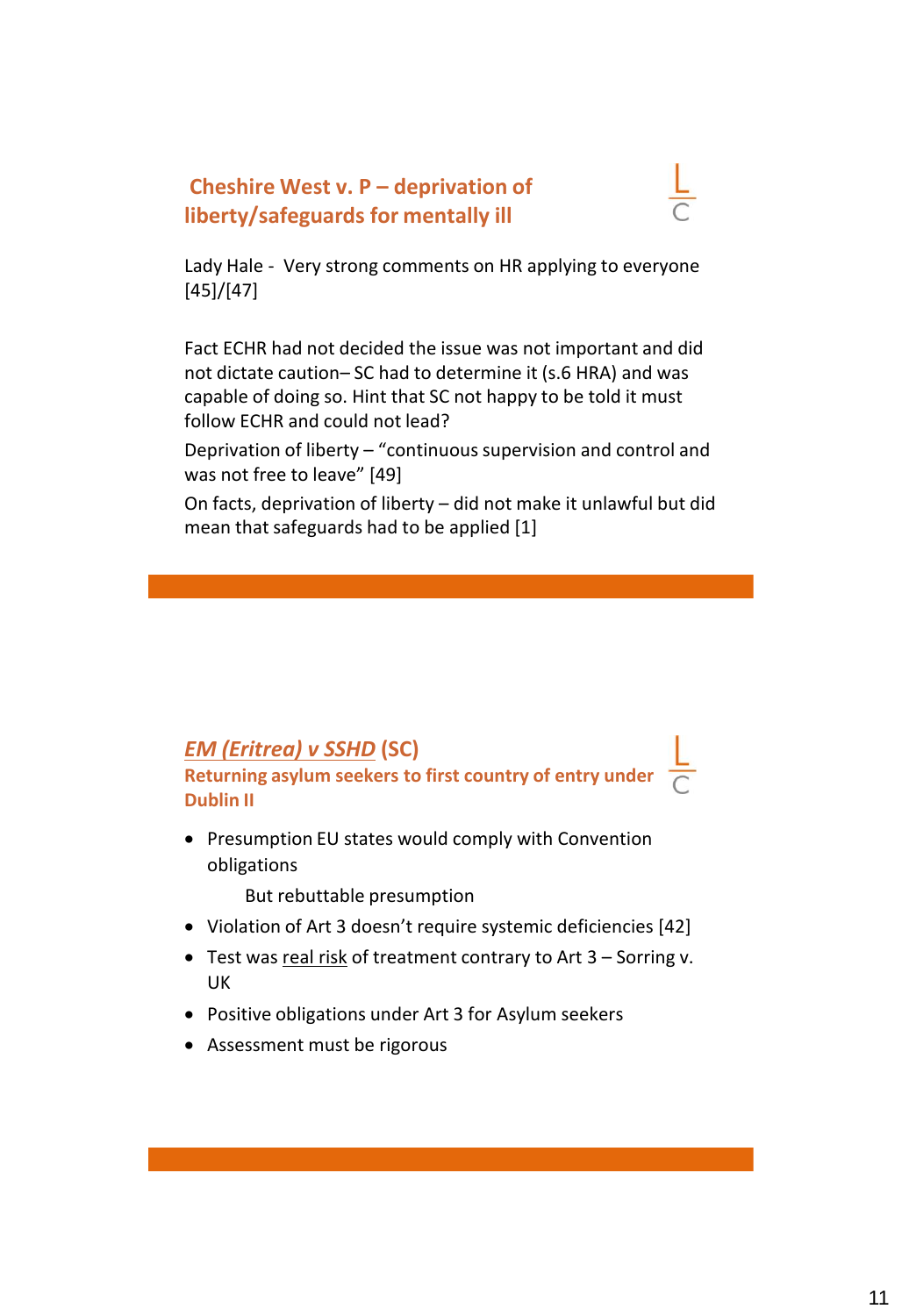### *Detention Action v SSHD* **(High Court) Inherent unfairness on the Fast Track Detention policy**

- Case brought under art 5 and common law
- Fast track process was not in principle unlawful (including appeal process)
- Based on principles in *Medical Justice*
- Ouseley J found there was inherent unfairness by virtue of a combination of factors and the absence of any procedure for early instruction of lawyers.
	- *"I am satisfied that the shortcomings at various stages require the early instruction of lawyers to advise and prepare the claim, and to seek referrals for those who may need them, with sufficient time before the substantive interview. This is the crucial failing in the process as operated. "*

### *R (T) v Chief Constable of Greater Manchester Police* **(SC) Enhanced criminal record certificate regime**

- Disclosure of cautions jeopardised their careers extreme facts
- Breach of Art 8
	- Was this not in accordance with law or lack of proportionality ?
- Decision wasn't based on legislation always operating incompatibly, but that it is capable of operating incompatibly and has done so in this case
- Reed did pursue a legitimate aim but not necessary in a democratic society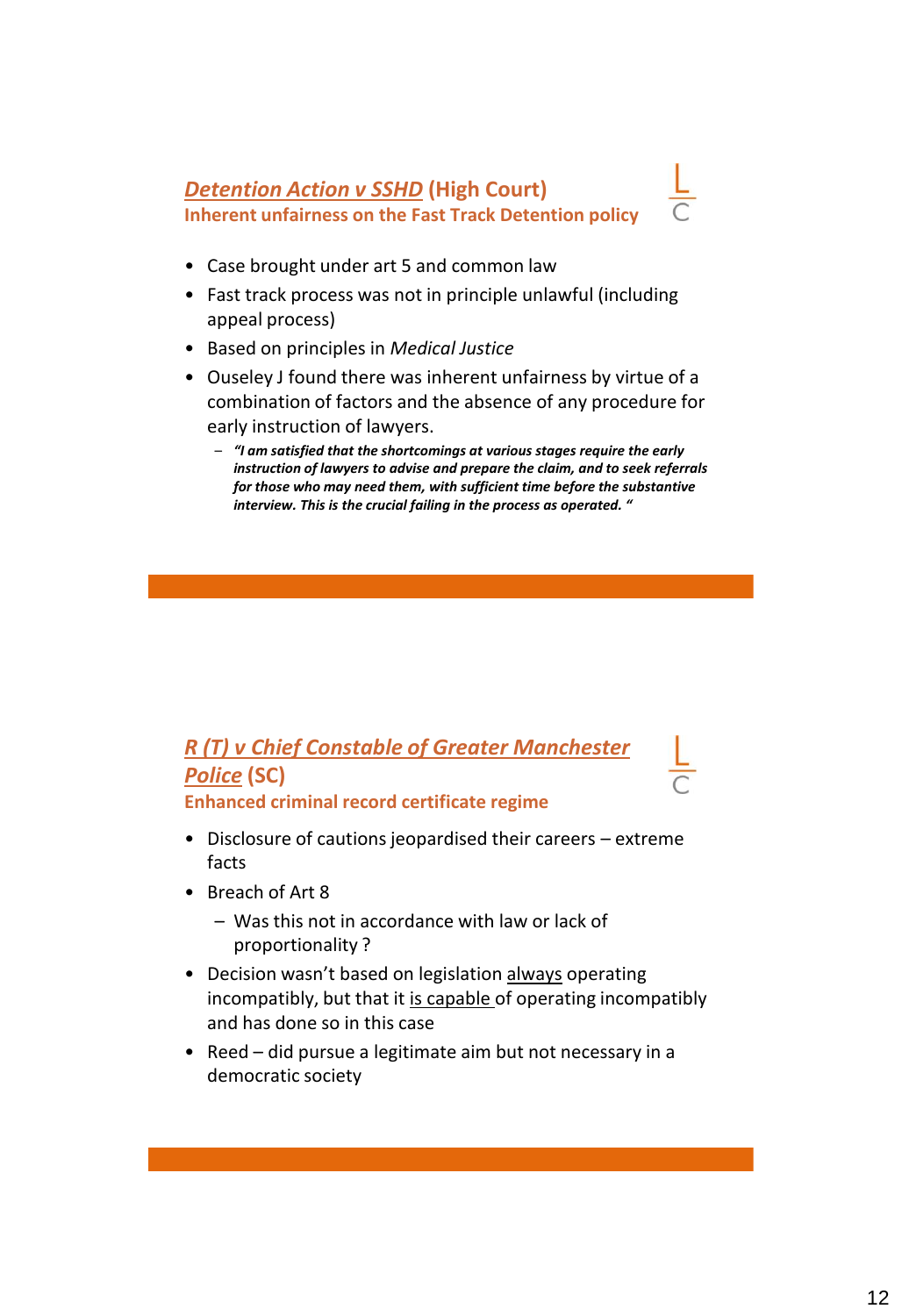### **SECTION 3: AUSTERITY AND MONEY**



### Headline:

Consistent with the approach to intensity of review already considered, challenges to socio/economic decisions on austerity have been given a relatively light touch by the Courts.

MM v. SSHD - income threshold for spouses entering the UK.

- if immigration rules being challenged as contrary to convention right then must be shown to be inherently unfair and disproportionate
- sufficient for SoS to have rational belief that policy would meet the aim
- indirect discrimination was found to be justified

### **Benefit Cap**

### *R (JS) v SSWP* **(CA) Challenge to benefit cap on A1P1/Art 14**

(Hoped to have received SC decision this morning but postponed). CA held:

- Was indirectly discriminatory
- Pursued a legitimate aim
- Substantial democratic legitimacy
	- Extensive consideration of Parl debate
- Cost alone cannot justify discrimination but not sole aim
- Threshold for positive obligation under Art 8 was very high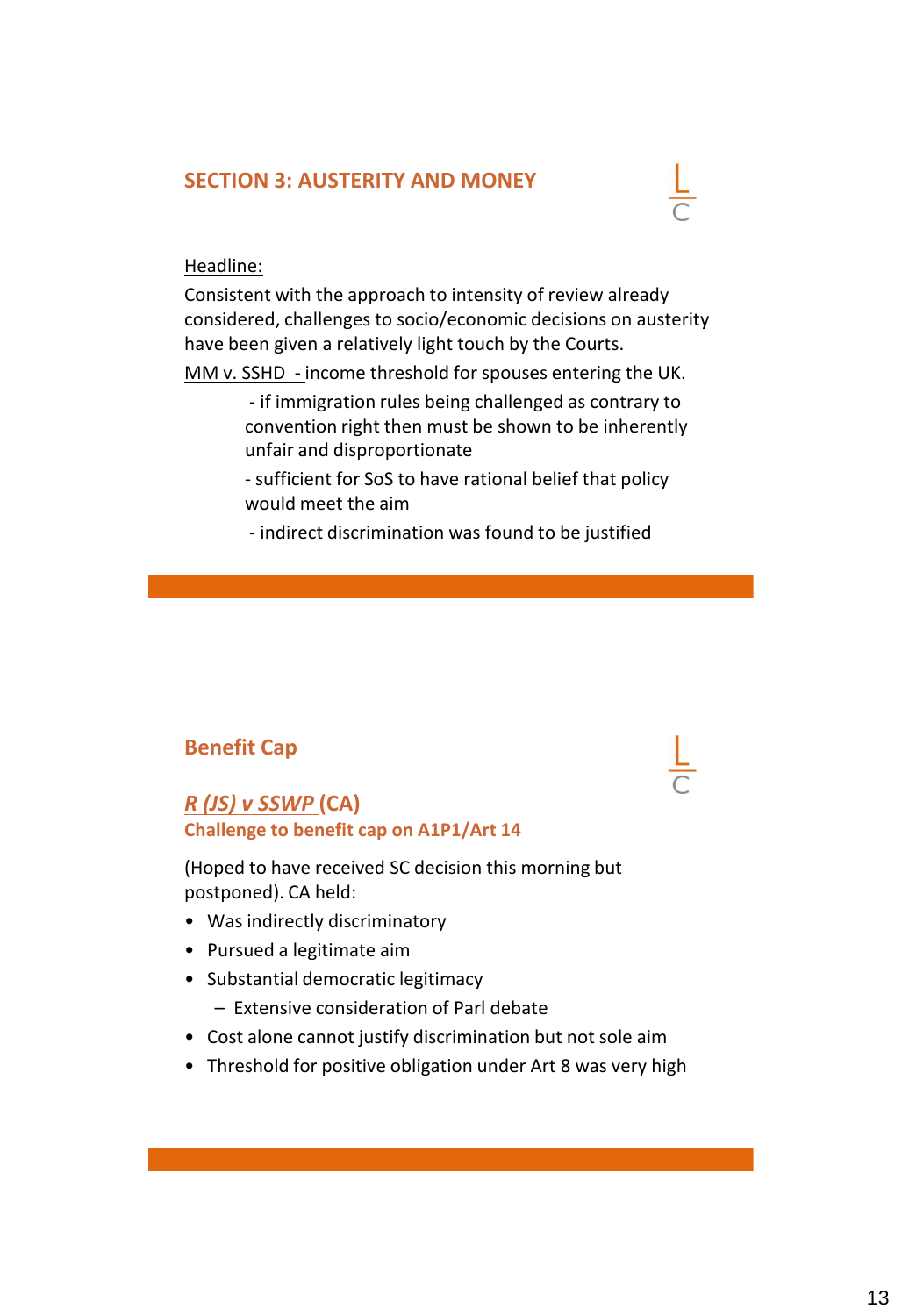### *Bedroom Tax*

### *R (MA) v SSHD (***CA) A1/P1 and Art 14**

- Did indirectly discriminate against disabled
- Test was whether manifestly without reasonable foundation
- *"I accept that the court must scrutinise carefully the justification advanced. But it is not sufficient to expose some flaws in the scheme or to conclude that the justification is not particularly convincing. The stringent nature of the test requires the court to be satisfied that there is a serious flaw in the scheme which produces an unreasonable discriminatory effect."*

### *R (LH) v Shropshire Council*

- Exception to general trend: austerity challenge successful
- Council had closed adult day care centre
- Had consulted on principle of closing centres in general
- Had not consulted on closing this specific care centre
- CA: this was unlawful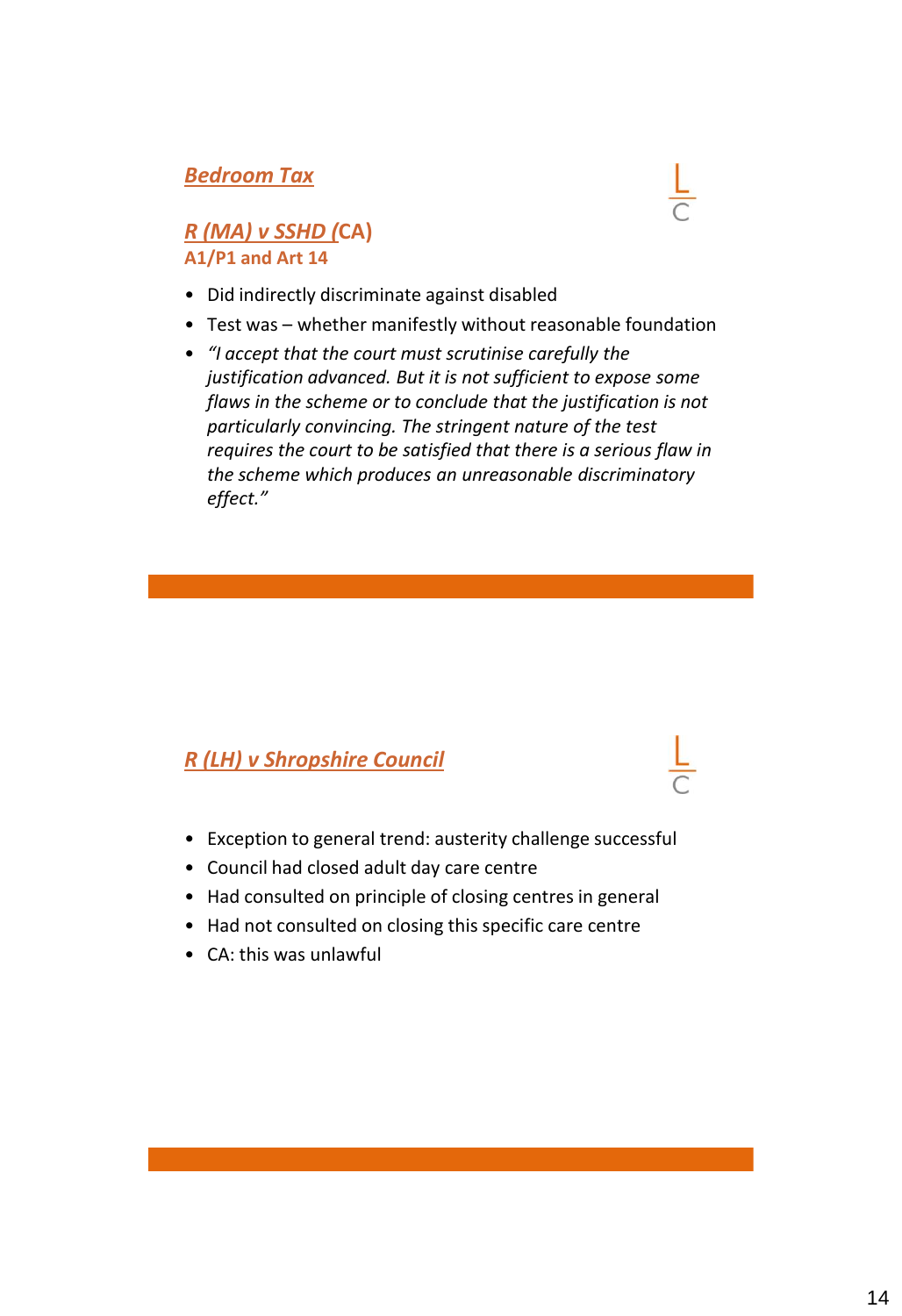### *Belhaj v Straw*



- State immunity did not prevent the claim
- Act of state doctrine was a defence to the claim

### **ACCESS TO JUSTICE AND AUSTERITY** *Gudanaviciene v Director Legal Aid* **Challenge to exceptional funding regime**

- Failure to properly apply Art 8 and Art 6 ECHR, and Article 47 of the Charter of Fundamental Rights on immigration cases access to justice (decision from CA pending)
- *"It seems to me to be clear that the key considerations are that there must be effective access to a court and that there must be overall fairness in order that the requirements of Article 6 are met. One aspect of effective access must be the ability of a party to present all necessary evidence to make his case and to understand and be able to engage with the process. … It must be borne in mind that both before a tribunal and a court the process is adversarial. Thus the tribunal cannot obtain evidence where there are gaps in what an applicant has been able to produce. … I think the words 'practically impossible do set the standard at too high a level, but, as Chadwick LJ indicated, the threshold is relatively high. No doubt it would generally be better if an appellant were represented, but that is not the test. Nevertheless, the Director should not be too ready to assume that the tribunal's experience in having to deal with litigants in person and, where, as will often be the case, the party's knowledge of English is non-existent or poor, the provision of an interpreter will enable justice to be done."*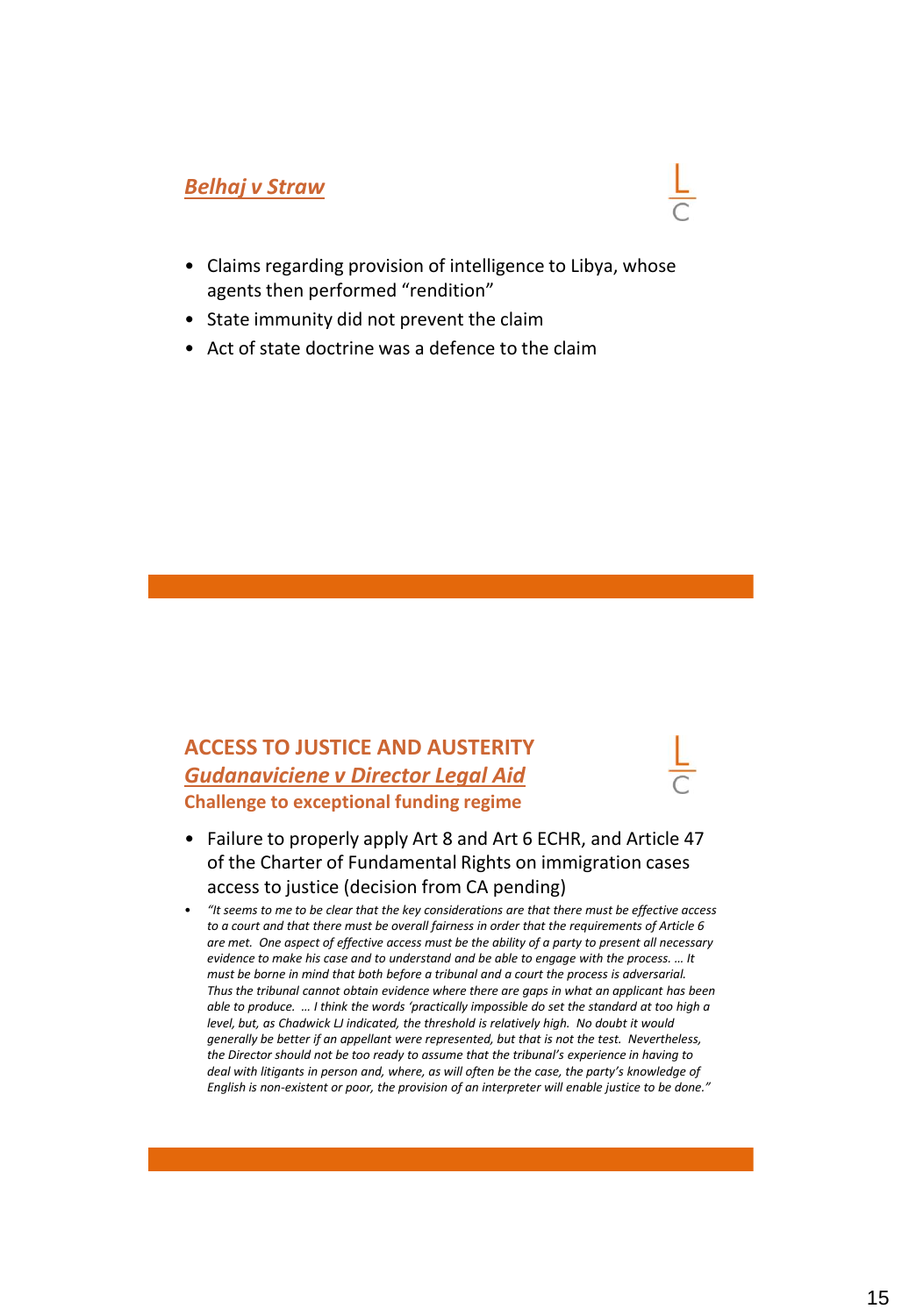### *Residence Test R (PLP) v S0SJ* **Proposal to introduce a residence test to the grant of legal aid**

*"…the effect of this amendment will be to exclude those who have a better than fifty-fifty chance of establishing a claim, the subject-matter of which is judged as having the highest priority need for legal assistance, but without the means to pay for it, on the grounds that they lack a sufficiently close connection with the country to whose laws they are subject."*

- Proposal was discriminatory
- Legal aid not analogous to distribution of welfare benefits
- No lawful justification

**R** *(Sandiford) v Secretary of State for Foreign and Commonwealth Affairs* **[2014] 1 WLR 2697**

• No right to legal assistance for persons abroad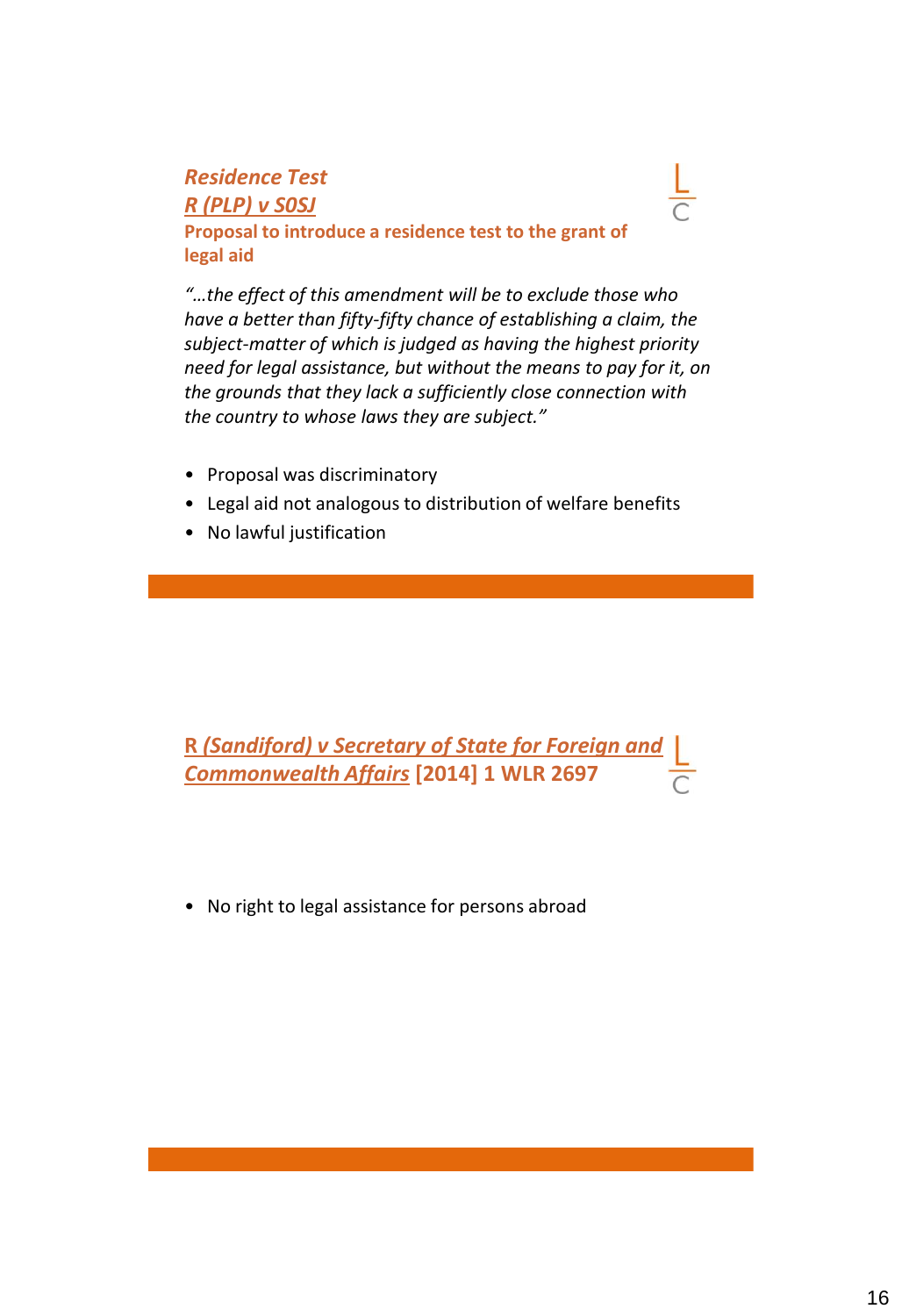### **Concluding Thoughts**

- Courts robust in defending access to justice
- Less willing to grant relief where requiring government to spend money outside access to justice context

### **Section 4: APPROACH TO ECJ – THE COURTS INCREASING "INDEPENDENCE"**

#### **The Position in Theory**

- The final court should make a reference to CJEU when the CILFIT criteria met to avoid a reference nationals courts must be convinced that that the matter is equally obvious to the courts of other member states and the ECJ
- Classic statement of the approach domestic courts should take to Strasbourg case-law is Lord Bingham in Ullar 2004 2 AC 323:-

"… should, in the absence of some special circumstances, follow any clear and constant jurisprudence of the Strasbourg court…This reflects the fact that the Convention is an international instrument, the correct interpretation of which can be authoritatively expounded only by the Strasbourg court…. a national court should not without strong reason dilute or weaken the effect of the Strasbourg case law….It is..[possible].. to provide for rights more generous than those guaranteed by the Convention, but such provision should not be the product of interpretation of the Convention… ..since the meaning of the Convention should be uniform throughout the states party to it. The duty of national courts is to keep pace with the Strasbourg jurisprudence as it evolves over time: no more, but certainly no less.'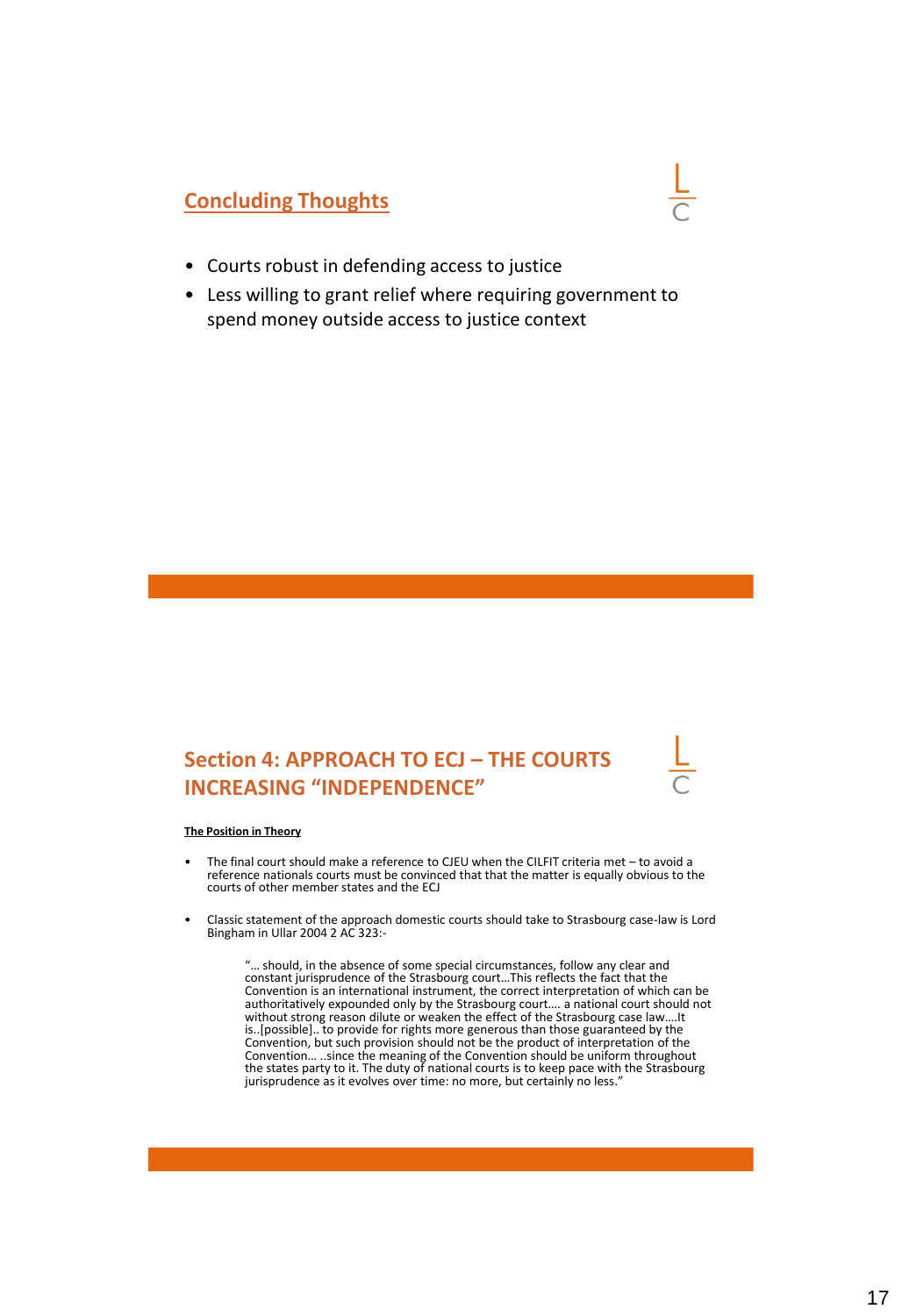### **CAUSES OF FRICTION - CJEU**

- 
- In terms of the CJEU, senior domestic judges have plainly been unhappy about the impact on the domestic proceedings from both delay and lack of clarity in the ultimate outcome.
- Also some signs of a more fundamental questioning of the "hierarchical" relationship between the CJEU and domestic courts
- Both factors present in the Supreme Court decision in HS2 2014 1 WLR 324, a constitutionally important case with major long term implications
- For a survey of domestic approach to references in environmental law, see Heyvaert Thornton and Drabble 2014 130 LQR 413

### **CAUSES OF FRICTION - STRASBOURG**

- There have been historic examples of a belief by domestic judges that the ECtHR has simply misunderstood the way the common law operates
- Nature of the Strasbourg case-law can appear to produce short formulaic tests which are readily capable of misapplication – see eg X v UK, a Commission decision on legal aid and article 6 being considered by CofA next week in exceptional funding cases
- Case-law changes over time
- Strongly expressed extra-judicial statements by domestic judges that Strasbourg has exceeded its brief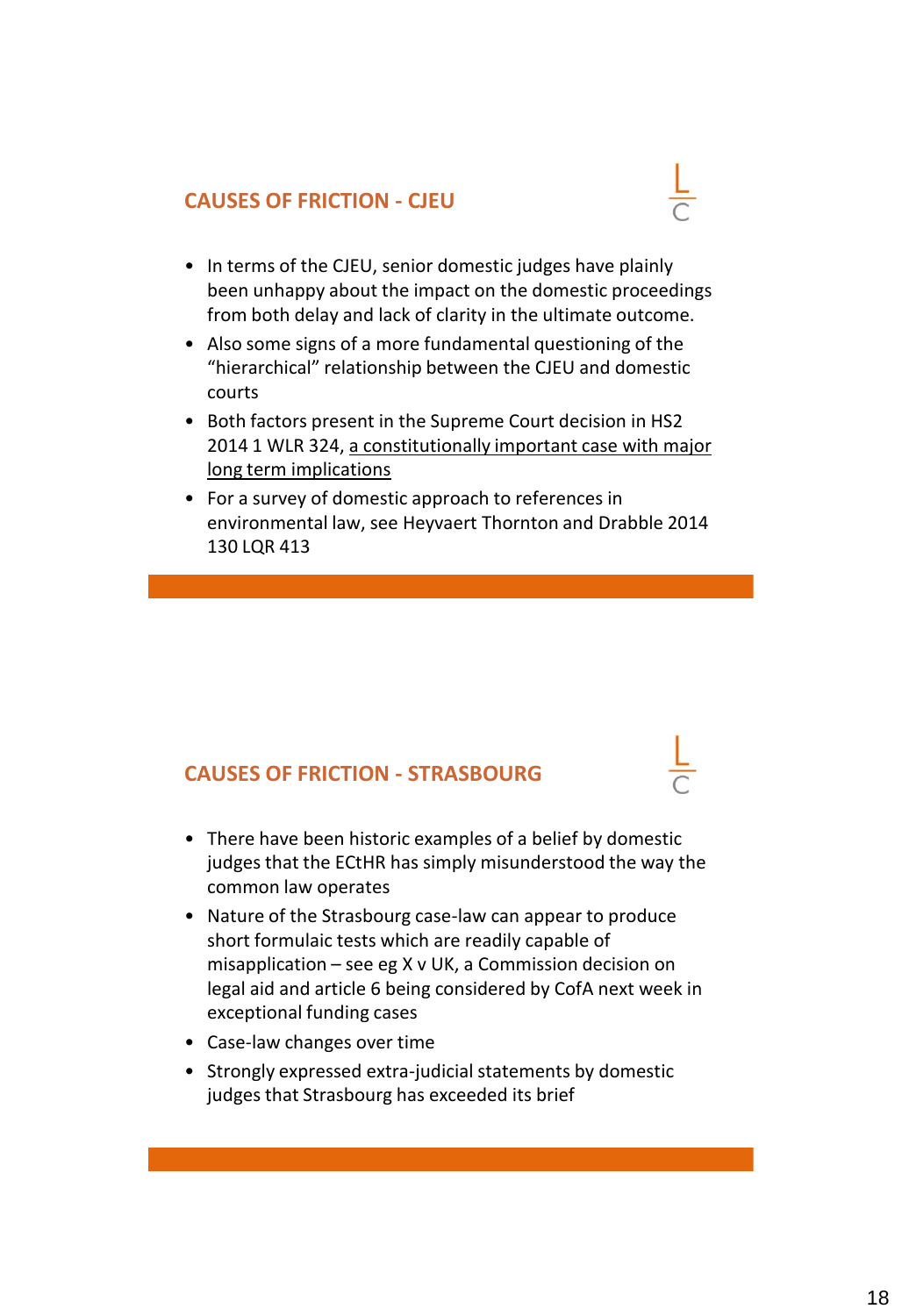# **Domestic pronouncements on CJEU – examples**

• In Morge 2011 1 WLR 268 Lord Brown, explaining lack of reference, observed:-

"It seems to me unrealistic to suppose that the Court of Justice would feel able to provide any greater or different assistance than we have here sought to give."

• In a case where he had to consider a notoriously obscure line of cases concerning "end of waste" Carnwath LJ observed:

"a search for logical coherence in the Luxembourg case-law is probably doomed to failure" [OSS 2007 EWCA Civ 611]

• Accordingly, it appears that there is a clear feeling that the CJEU often fails in its function of providing clear guidance. This may partly be a result of drafting style.

### **The Supreme Court judgment in HS2**

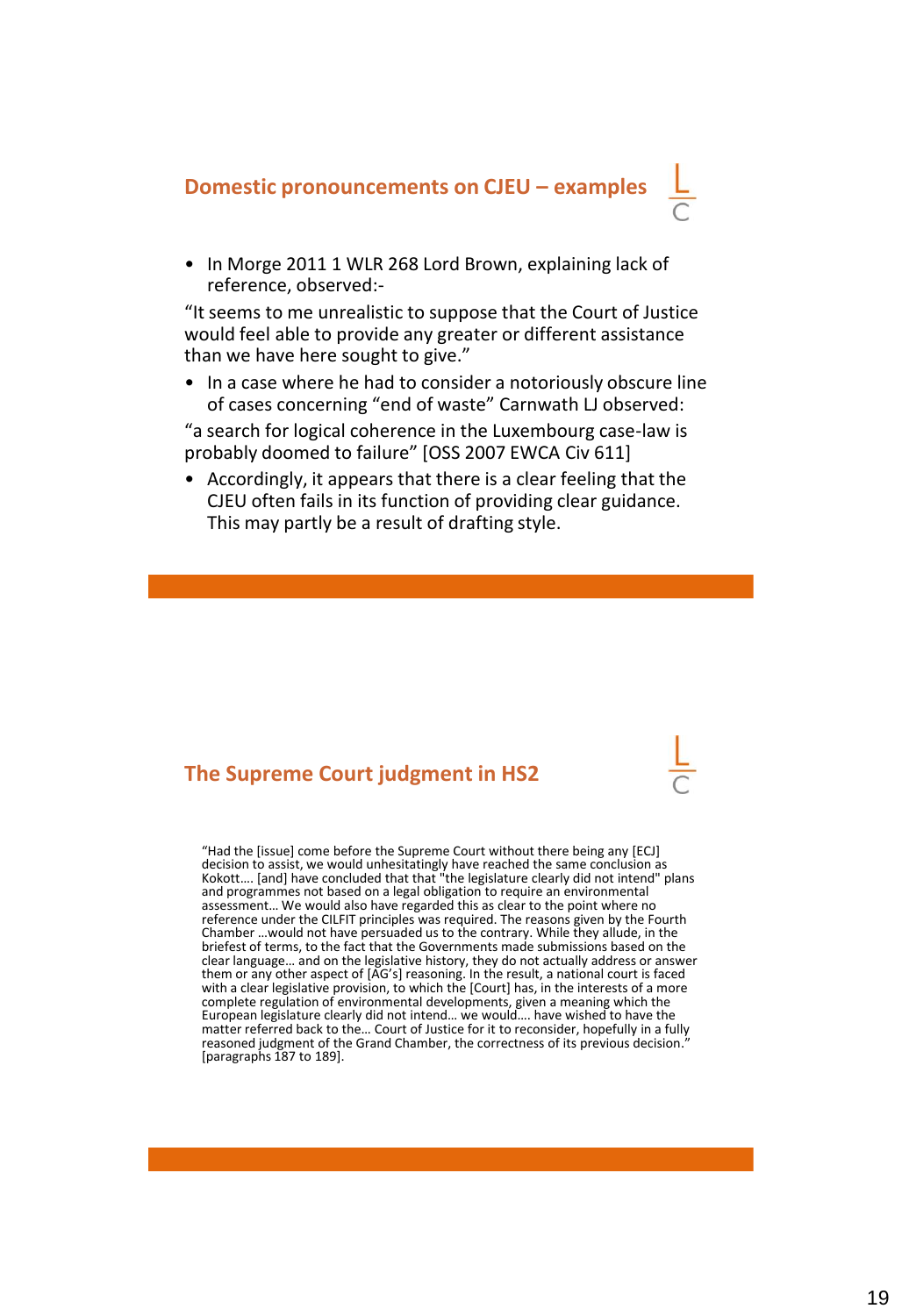### **And on Article 9 of the Bill of Rights**



" … whether it is in the public interest to proceed with a project of national importance.. may be a matter of national political significance. It is partly for that reason that such decisions may be considered appropriate for determination by the national legislature …… whose decisions are likely to be influenced.. by the policy of the dominant Parliamentary party….. there is nothing either in the text of article 1(4) of the EIA Directive, or in the exegesis of that text by the Court of Justice, to suggest that national courts are required not only to confirm that there has been a substantive legislative process and that the appropriate information was made available to the members of the legislature, but must in addition review the adequacy of the legislature's consideration of that information, for example by assessing the quality of the debate and examining the extent to which members participated in it. These are not matters which are apt for judicial supervision. Nor is there anything to suggest the inevitable corollary: that national courts should strike down legislation if they conclude that the legislature's consideration of the information was inadequate…The separation of powers is a fundamental aspect of most if not all of the constitutions of the member states. The precise form in which the separation of powers finds expression in their constitutions varies; ....'

### **Correcting misunderstandings in Strasbourg**

- For the classic example of House of Lords and the ECtHR engaging in an iterative process in which initial (radical) misconceptions by the latter about the nature of domestic law see Z v UK 2001 34 EHRR 97
- For another example in which the House of Lords proceeded on the basis that the EctHR has misunderstood the position see R v Spear 2003 1 AC 734:

"It goes without saying that any judgment of the European Court commands great respect, and section 2(1) of the Human Rights Act 1998 requires the House to take any such judgment into account, as it routinely does. There were, however, a large number of points in issue in Morris, and it seems clear that on this particular aspect the European Court did not receive all the help which was needed to form a conclusion. It is true that the junior officers who sit on courts-martial have very little legal training....."